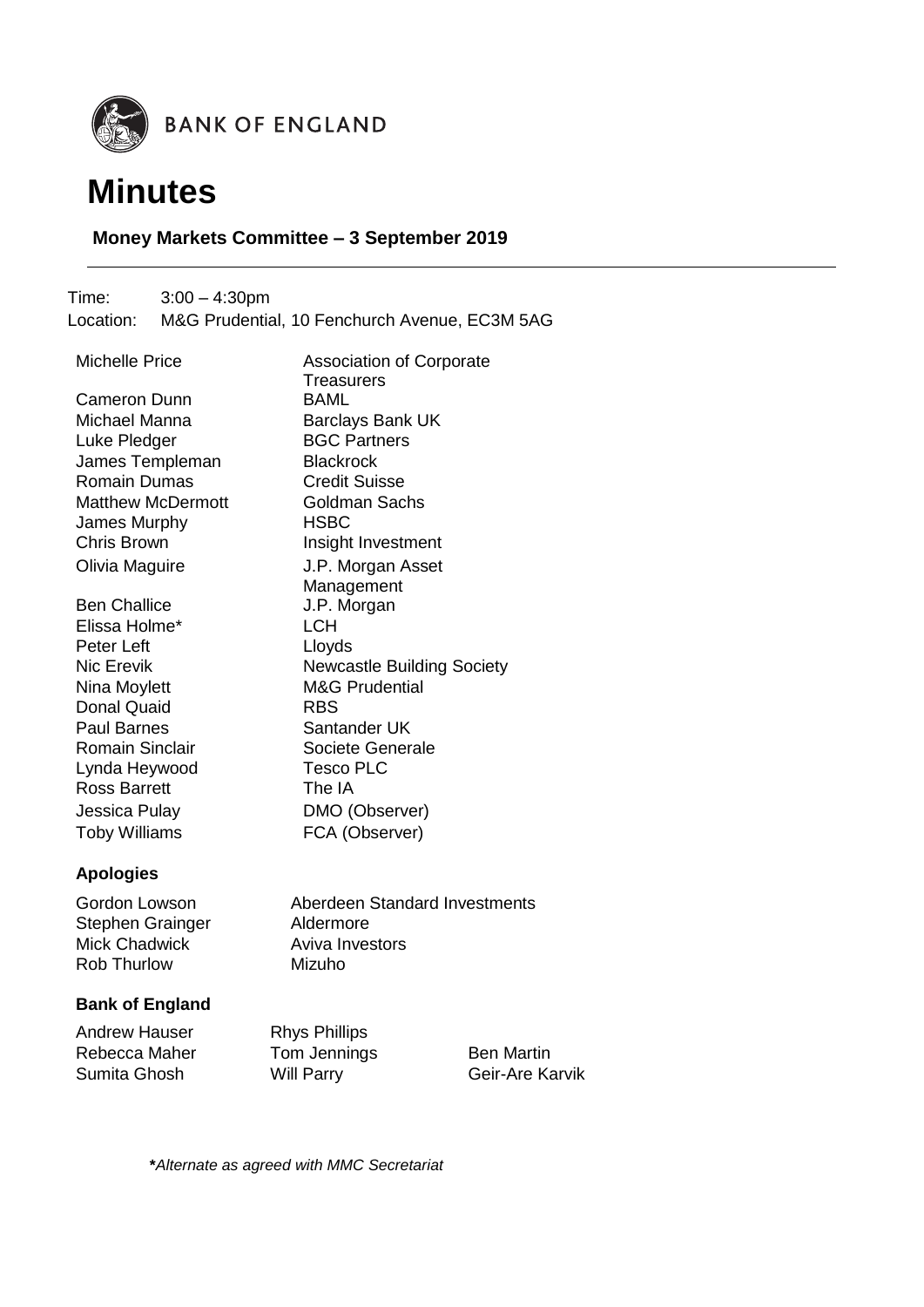#### **Bank of England introductory remarks**

The Chair thanked Nina Moylett (M&G Prudential) for hosting the meeting.

The Chair thanked outgoing Committee member Michelle Price (Association of Corporate Treasurers) for her contributions to the Committee.

The Chair confirmed that the June Committee minutes were published on the Bank's website after agreement by written procedure following the last meeting.

### **Item 1. Diversity & Inclusion in UK Money Markets**

The Bank provided a brief presentation on its Diversity & Inclusion (D&I) work, focusing on work to improve the diversity of external committees and the Bank's market intelligence (MI) contact base.

Members found the presentation useful and noted that individual institutions are at varying stages of progress in improving D&I. For that reason members thought there was significant benefit to cross-industry collaboration and initiatives such as sponsoring and mentoring programmes. Members also observed that industry-wide targets for certain metrics of diversity could play a role in encouraging further improvement beyond that already achieved by their own institutions.

Members discussed a range of specific measures which could be pursued to improve D&I in sterling money markets, some of which had been implemented in their own organisations. These measures included:

- Incorporating the meeting of D&I targets into broader strategic, incentive and accountability frameworks;
- Setting minimum targets for diversity at various stages of recruitment e.g. shortlists, and the makeup of interview panels; and
- Tailoring job adverts to diverse candidates to apply.

More specific challenges in sterling markets highlighted by members included:

- How prolonged periods of leave (for example parental leave) were accounted for in fund manager performance metrics. Members noted that one option was to adjust such metrics explicitly for such periods of leave.
- The implications of juggling the many different overlapping opening hours of sterling and other markets traded out of UK firms.

Members also stressed that aside from actions to address things like targets, it was necessary to develop an inclusive culture with a common set of standards across the finance industry. This was increasingly seen not just as something for firm-by-firm choice, but a business necessity to remain relevant and competitive.

The Bank agreed to circulate information on mentoring programmes with committee members.

The Chair welcomed the Committee's rich discussion. D&I would be a periodic item on the Committee's agenda, and would also be reflected in the forthcoming review of Terms of Reference.

### **Item 2. Sterling Money Markets Data and analysis update**

-

The Bank provided a summary of results from Sterling Money Market Data (SMMD) collection and a recent survey of participants, as published on the Bank's website. 1

The Bank highlighted that a slight fall in the volume of transactions underlying the Sterling Overnight Index Average (SONIA) benchmark over the past year had begun to retrace in recent months, with a marginal decrease in the levels of borrower concentration.

<sup>1</sup> <https://www.bankofengland.co.uk/statistics/data-collection/sterling-money-markets>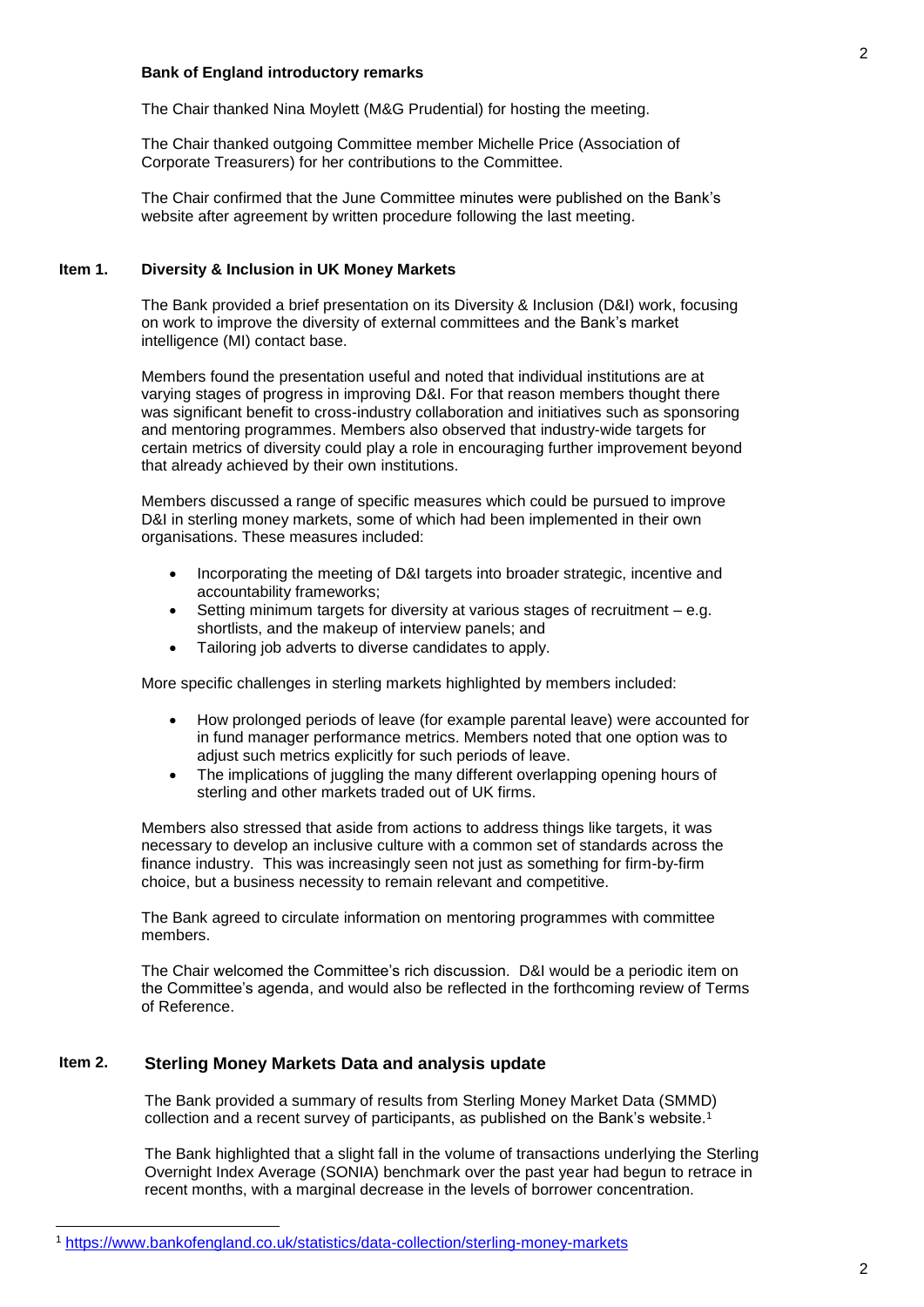The data also showed the majority of unsecured market activity (based on average daily value of turnover) was still at the overnight maturity; whereas in secured markets, the difference in maturities was less marked.

Members noted that the summary data reflected their experiences, including that conditions in secured markets were good, with sufficient capacity and diversity of counterparties. It was observed that some market participants had increased the maturity of their secured borrowing to extend past the Article 50 deadline.

The Bank agreed to consider Committee members' request for the Bank to publish aggregated data on participant type across secured and unsecured markets, so as to aid the Committee's work in understanding participation and functioning of UK money markets.

#### **Item 3. Discussion on market conditions**

Members discussed market conditions and relevant financial market developments since the MMC's last meeting.

The impact of trade disputes on the global economy was discussed. Global PMIs had continued to fall throughout the summer, and the recently published UK manufacturing PMI for August had been below expectations. Measures of economic surprise had continued to follow the negative pattern observed since the start of the year. Equity volatility had been relatively stable, but fixed income volatility had increased sharply.

Since the last MMC the market-implied path for Bank Rate had fallen, against the backdrop of slowing global growth and a rise in market participants' perceptions of the probability of a "No-Deal" Brexit. As well as a sustained fall in yields across the curve, the UK yield curve between 2 and 10 years had inverted for the first time since the Global Financial Crisis (a move which had since unwound). A similar inversion had occurred in US Treasury yields.

Despite significant political developments and volatility in government bond yields, it was observed that money market activity had remained robust: for instance, the 3-month repo-OIS spread had broadly remained within a 6bps range for most of this year. Sterling Libor-OIS had also remained fairly stable since the last MMC, in contrast to moves seen in the US.

Members noted the increased demand for safe-haven assets (for example the price of gold had increased almost 17% since the last meeting), and noted that as investors had continuing operational needs to hold sterling-denominated assets, there had not been a significant increase in outflows from sterling money market funds. Committee members also discussed the effective lower bound for monetary policy and the extent to which political developments could impact maturities at which counterparties transacted, given the flatness of the yield curve.

Bank of England operations were also discussed. The Bank noted that the total stock outstanding of Indexed Long Term Repo (ILTR) drawings was at a broadly historical average level. There had been a very small amount of usage of the USD repo operation (£10mn on 21 August) and the LiFE euro facility (£10mn on 21 August). The Chair noted that the Bank would shortly be inviting counterparties to test these facilities, and would provide further details to SMF participants in due course. Members welcomed that news.

#### **Item 4. Update from current money market themes discussion groups**

Further to the agreement at the last meeting that members would work together to produce a stock take of high level trends and changes in UK money markets over the past three years, members provided an update on progress so far.

Since the last meeting three groups had been formed, with designated co-chairs, to cover the themes of: technology and innovation; participation and functioning; and impacts of regulatory reform.

The groups' co-chairs provided an update to the committee following their inaugural meetings, outlining the scope of their considerations. As there had been some cross-